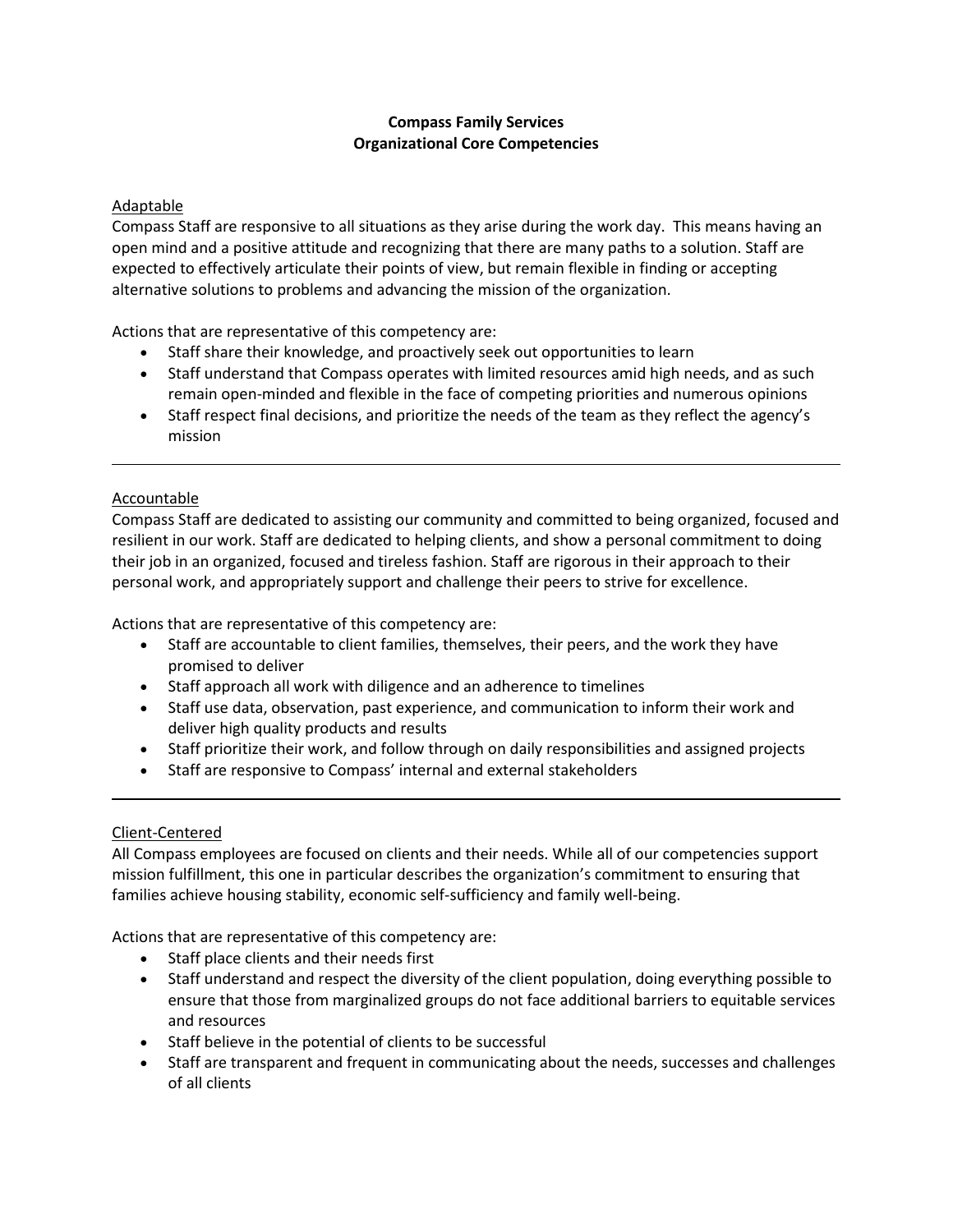• Staff recognize that they are responsible for taking care of their own needs in order to best serve the client population

# Collaborative

Staff value the input of their colleagues and use frequent and clear communication to convey ideas, share insights, and articulate different points of view in pursuit of results. Individuals are required to be responsive to the viewpoints and ideas of all Compass staff, even if those viewpoints run counter to their own. Compass expects teams of people to work together, iteratively and supportively, to find a solution that produces a measurable result.

Actions that are representative of this competency are:

- Staff are transparent, supportive, collegial, and appropriately challenging in their communication with one another
- Staff are prepared, bringing their knowledge, creativity and questions into every collaborative setting
- Staff respect others' inputs and contributions to finding a solution
- Staff use interpersonal skills to ask questions, solve problems and make crisp, informed decisions
- Staff engage in constructive dialogue, and provide timely input, to inform agency changes
- Staff respect and understand the roles of their peers, and their ability to make autonomous and meaningful decisions

### Committed to Diversity, Equity, Inclusion, and Belonging (DEIB)

Compass Staff approach all situations through a DEIB lens. This includes formal and informal interactions with colleagues, clients and the community. Staff are open, welcoming and receptive to a variety of perspectives. Staff are welcoming and respectful of difference in perspectives and identities, and aware that these are shaped by each individual's unique background, including race, gender, age, socioeconomic status, sexual orientation, abilities, and more. Staff approach work in ways that promote diversity, equity, inclusion, and belonging.

Actions that are representative of this competency are:

- Staff work to increase their awareness of how power and privilege show up in all interactions and structures, both within and external to the agency and are committed to promoting social justice and contributing to a workplace culture that fosters diversity and equity, where others feel included and have a sense of belonging
- Staff understand and implement the major tenets of trauma-informed care when interacting with clients, colleagues and the community
- Staff recognize and respect the individual perspectives and experiences are shaped by each person's unique background
- Staff are able to work effectively with clients, colleagues and the community regardless of personal feelings

Staff use support to identify ways in which their biases and actions contribute to systems of inequality, reflect on how this impacts their work, and, in response, actively take steps to promote DEIB